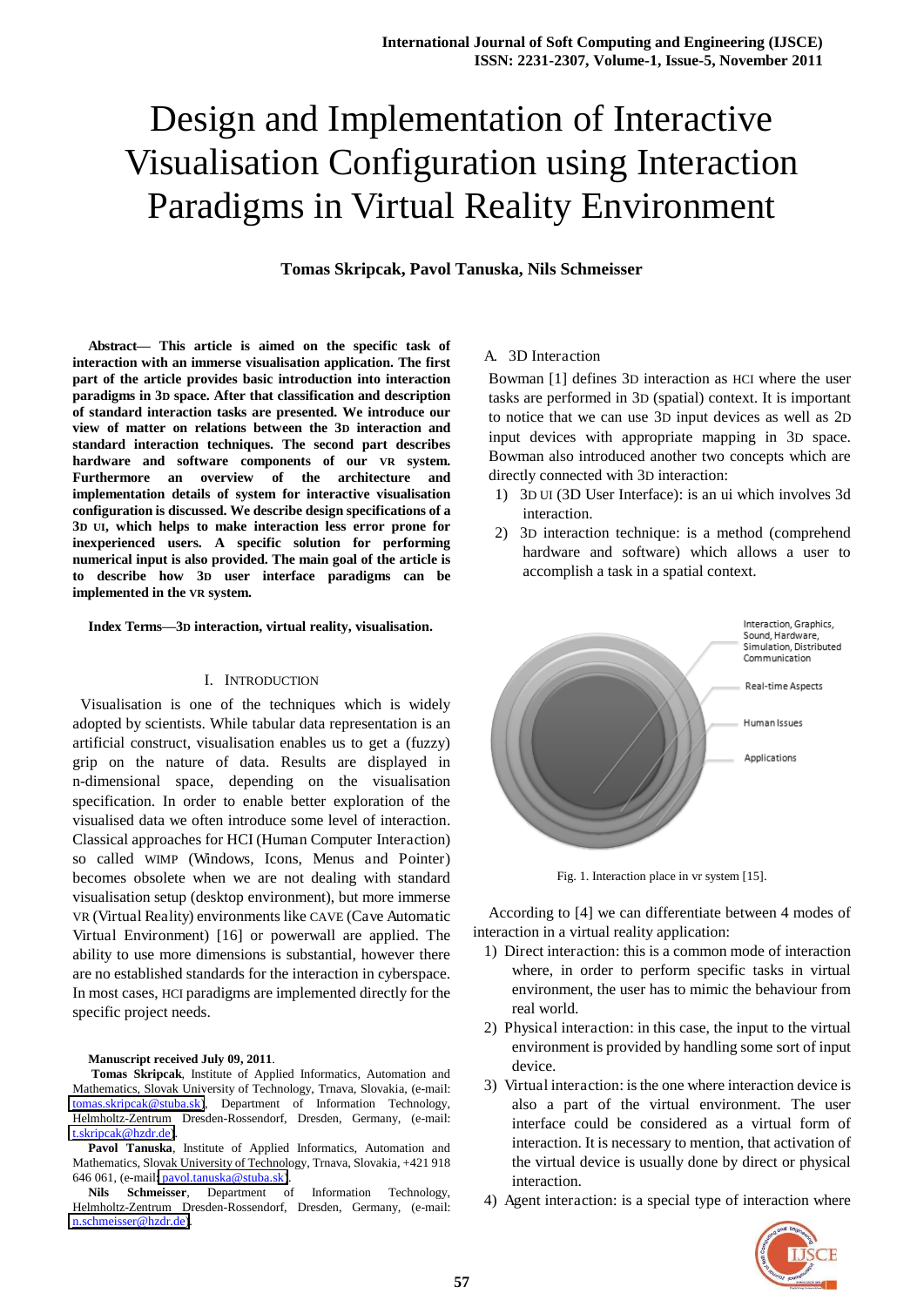we specify our task by choosing one of a predefined set of commands and express it to the so called agent. An agent, in the context of agent interaction, could be understood as a commuter entity, which is responsible for receiving and detecting commands and translating them into the specific set of actions.

The process of 3D interaction is closely related to real-time rendering and technical design of 3D input and output devices [18].

Spatial interaction is a task which can not be done easily. According to [15] there are problems which researchers and developers have to consider, when they are designing application with a spatial interaction:

- 1) No constraints: specifically when we design virtual world where everything is possible, the users usually suffers from confusion. Standard definition of confusion refers to state where the user is unclear about what is happening [3]. In another words user is loosing the control. We can provide two examples of this phenomenon. The first one occurs when the user of a VR system has to control all 6 DOF. This is quite difficult situation and only a small percentage of people are able to perform full 3D interaction. Second example of confusion is visible when we introduce not natural mapping. Let's say that we are dealing with inner (intrinsic) dimension temperature. In cyberspace we can map it to inner property e.g. colour which is quite natural. But mapping to outer dimension (e.g. geospatial position) could cause a state of confusion.
- 2) No standards: research of 3D UI is still in progress. However the application of 3D UI is usually limited to special cases. That is the reason why there are no general accepted standards. This is slowly changing and we can see initiatives to develop standards for a natural user interface [8] [13].
- 3) Task mapping: it is difficult to find useable mappings for specific tasks (e.g. full 360 degree rotation, complex actions ...).
- 4) Lack of tools: no standard input devices (some of them are developed only for specific projects). Specialised tools for {3d ui} development are in early stages.
- 5) Precision: input devices suffer from static and dynamic errors. Calibration is necessary. For more information about the calibration process please refer to [7]
- 6) Fatigue: 3D UI are usually not designed with respect to resting points (and human body limits). It is not possible to handle the application 8 hours a day.
- 7) Perception: persons could have problems with perception. In the real world the basic principle of an action invoking a reaction in most cases provides immediate feedback on a user-triggered action. A 3D UI should behave the same way (via utilization of visual, audio, haptic, temperature or other feedback).

The most significant problem is that users are simply unable to do full 3D interaction without previous experience with the tracking device. Our opinion is that each single VR system should also provide a training environment. We can compare VR applications with games. What is similar to both is that controlling is done via a non standard set of commands. If we take a look at game industry, even a simple game is offering practical tutorial level, where the end user is guided how to use game UI and has the possibility to accustom on interaction paradigm.

The original idea behind NUI (Natural User Interfaces) is direct interaction with computer [11]. Naturalism in this context simple means that we are trying to find the most natural commands (motions, gestures ...), which are easy to discover in action and the user has a feeling of an immediate progress while learning how to handle the application. The problem, that users have to train mainly because they have to discover the limits (resolution, distances ...) of a tracking device remains. The history of computer interaction gives us a few examples how the users were already changing a way of working with computers:

- 1) Switching from the hardware keyboard to the virtual one (touchable screen in cell-phone and tablet devices).
- 2) Switching from the command line interface to the graphical one (learning how to use mouse effectively, now it seems to be natural to use mouse but lets have a look to beginner's information technology class).

## B. 3D Interaction Tasks

There are several well established and defined tasks which form the foundation of full 3D interaction: selection, manipulation, navigation, system control, symbolic input [1] [4] [15] [18] [19]. Here we are providing a brief description of tasks which were important for our interactive configuration application.

## 1) Selection

<span id="page-1-0"></span>Selection is one of the fundamental tasks in the area of interaction with a virtual environment. The main objection of selection is to choose a target object from a set, in order to perform further interaction tasks. According to [15] we know local (select close object in the reach of the hand) and remote (select object behind the scope of hand reachable area) selection. Bellow is a list of possible selection techniques:

#### a) Pointing

Pointing is the most intuitive technique for selection which comes from a real world environment. In a virtual environment pointing is also known as ray casting. This task is quite easy to handle because the user has to control only 2 DOF (degrees of freedom). There are two known variants of ray casting technique. First one is cone casting (flashlight/spotlight). The idea is that the selectable area is increasing with increasing distance from the source of flashlight. The second is known as indirect point (curved pointer) and it is trying to solve selection of objects behind the reachable scope. Introduction of a second hand into the process of pointing could also improve precision and user experience [1] [15].

## b) Virtual hand

Virtual hand is favourite, fast and simple selection method. The selection process is performed by touching a virtual object with the virtual hand. Selection is

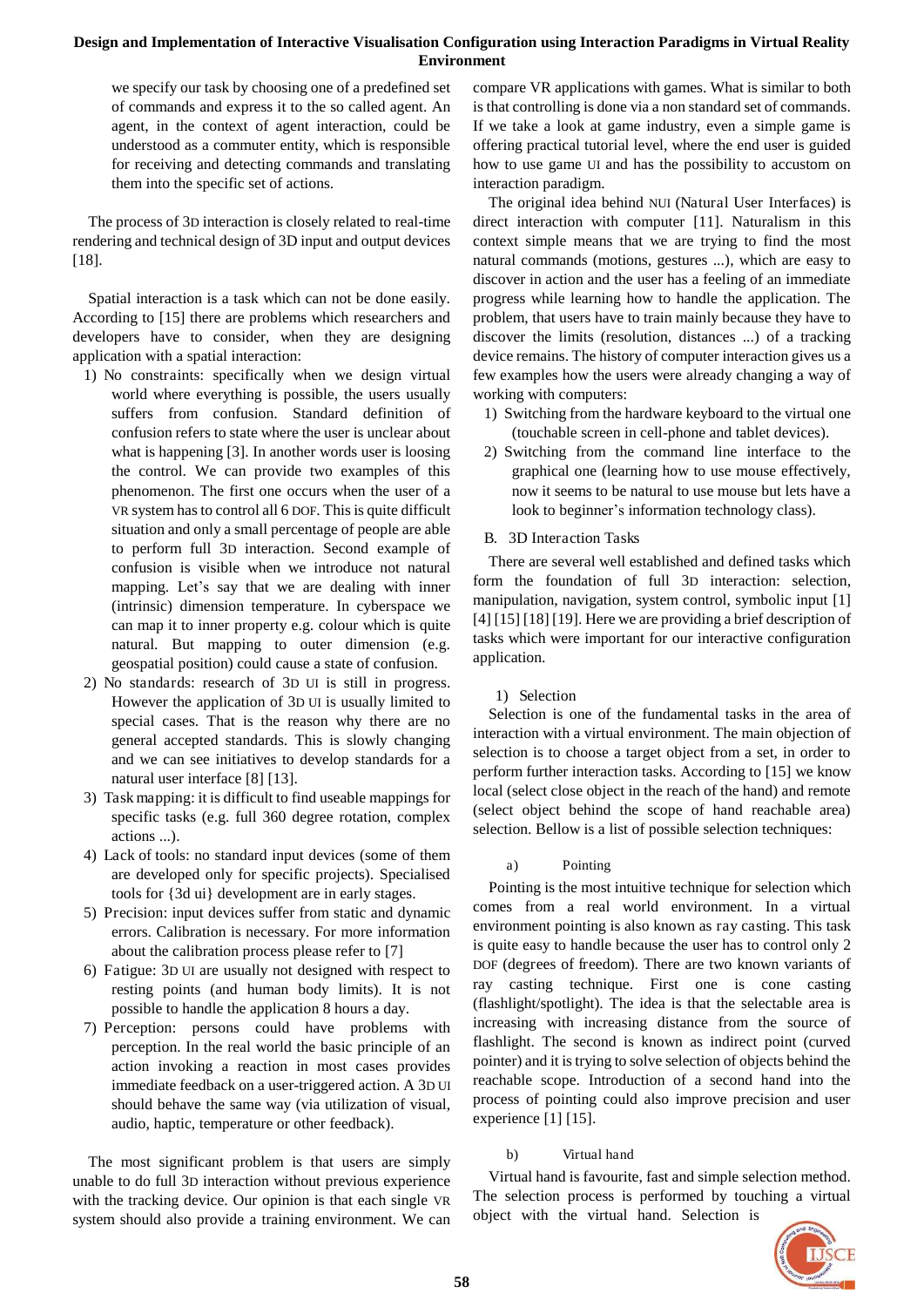computed in the real time by utilisation of collision detection. The virtual hand is enclosed by a selectable bounding box and a collision detection algorithm is implemented for determining selected virtual objects. The main problem with this solution is the inability to select objects which are further away. Variation of virtual hand called go-go hand was proposed by [17]. In this case, a non 1:1 mapping of real world to virtual world is used. It allows us to reach behind the physical limits (arm extension). The virtual hand could also be used in combination with pointing, known as shish-kebab technique [19]. Pointing has to be performed in order to get initial set of objects (coarse selection), ordered according to depth, and than the virtual hand technique let us executes fine-grain selection.

#### c) Body related selection

More precious selection is done by utilisation of more parts of the user body. Line of sight selection was introduced by [6]. The idea is to use the relation between hand and eyes. According to this relation the group of selection techniques were developed (e.g. sticky finger selection, see [6]). Multiple volume selection is another example of body related selection where number of volumes of interests is attached to user body for better interpretation of user intentions. This process is described in more detail in [19].

Usually the haptic feedback is missing in all forms of selection (unless some sort of exoskeleton is used). Normally we replace haptic feedback with other forms of feedback (visual, audio) in order to make the selection task more users friendly.

#### 2) Manipulation

During the manipulation task, the user is able to change position, orientation and scaling attributes of a selected entity in the virtual environment. Regarding to [1], manipulation imitates, general target acquisition and position movements that we perform in the real world (a combination of reaching/grabbing, moving and orienting of objects). It also means that selection is one of manipulation subtasks (canonical task). We can differentiate between four types of manipulation:

#### a) Virtual hand

This technique follows virtual hand selection. Connection between a selected entity and virtual hand is done. Every transformation performed with virtual hand is also applied to the connected entity.

#### b) HOMER TECHNIQUE

HOMER is an acronym for Hand-Centred Object Manipulation Extending Ray-Casting. In this case pointing is used as a selection method and if the selection is successful, the hand is centred into the position of a virtual entity, which can be directly manipulated afterwards. For more information please refer to [2]

#### c) Scaled-world grab

This manipulation follows the line of sight selection

method. In this case manipulation is done by virtual hand technique and in order to bring selected entity into user working area whole virtual world is scaled [1].

#### d) World-in-miniature

World in miniature is a special type of a manipulation method which was firstly introduced in [20]. It is based on displaying a secondary mineralised 3D map of virtual world. The user is manipulating that minimised version of virtual entities. All actions are transferred to the original virtual entities. This technique also serves the navigation task where user could be represented with his own avatar.

#### 3) System Control

System control interactions contain methods and techniques used for communication with applications. This communication yields to changes in application state or could also be used to modify attributes of virtual entities and trigger special actions. Functionally system control is equivalent to WIMP from desktop environments but according to [18] it is not always a good idea to implement this kind of interaction for virtual reality system the same way. In the last years, there was a research dealing with the classification of 3D UI (3D user interface) specifically for the purpose of virtual environments (e.g. classification of 3D UI was one subtask of CONTIGRA [5] project). The results could serve as a starting point for the further implementation or improvements of ideas which already exist.

#### 4) Symbolic Input

Symbolic input is one of the most difficult task for implementation in VR systems. In symbolic input interaction we usually want to provide the user a natural way for inserting textual or numeric information into the VR application. According to [1] most of the existing systems do not provide this option and if so they are usually using special hardware devices for this purpose.

| <b>DESKTOP ENVIRONMENT</b> | <b>VR ENVIRONMENT</b>                  |  |
|----------------------------|----------------------------------------|--|
| <b>WIMP</b><br>user        | interface   3D user interface (virtual |  |
| (triggered by ray casting  | hand selection<br>with                 |  |
| selection)                 | embedded death zone)                   |  |
| keyboard shortcuts         | gestures, speech recognition           |  |
| textual input              | virtual keyboard, gesture,             |  |
|                            | speech recognition                     |  |

<span id="page-2-0"></span>Table I. Desktop and VR environment system control comparison.

<span id="page-2-1"></span>In the [Table I,](#page-2-0) we introduce our view of matter to relations between standard and spatial system control interaction.

#### II. VIRTUAL REALITY ENVIRONMENT SETUP

We try to build our system for interactive configuration and visualisation in a flexible manner.

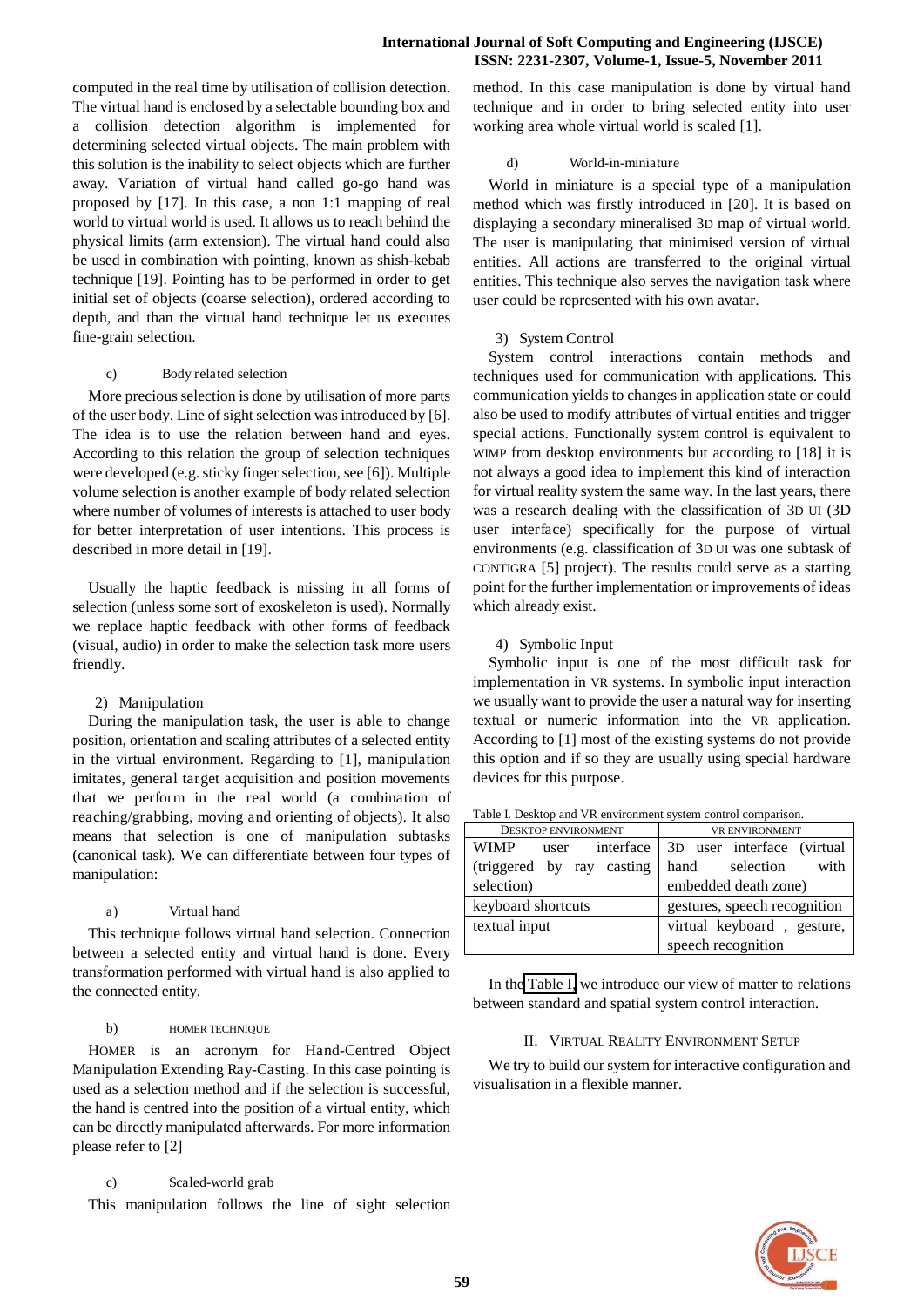| Table II. Software used in VK system. |                 |                            |
|---------------------------------------|-----------------|----------------------------|
| <b>COMPONENT</b>                      | <b>SOFTWARE</b> | <b>DESCRIPTION</b>         |
| Visualisation                         | VTK [23]        | Scientific visualisation   |
| Visualisation                         | VIPER $[21]$    | Extension to VTK           |
| Configuration                         | <b>DPY</b>      | Engine<br>for<br><b>VR</b> |
|                                       |                 | applications               |
| Configuration                         | 3DS lib [10]    | Loader of .3DS files       |
| Configuration                         | libTrCalibr     | Calibration for tracking   |
|                                       | $[12]$          | devices                    |
| Configuration                         | OpenNI [8]      | Kinect [9] driver          |
| Configuration                         | nite [8]        | Middleware for Kinect      |
|                                       |                 |                            |

<span id="page-3-0"></span>Table II. Software used in VR system.

From the software perspective our VR system consists of two different parts, experiment visualisation and visualisation configuration component. The visualisation part is implemented on top of VTK [23] (Visualisation Toolkit based on OpenGL) which is used together with an extension called VIPER Visual Interactive Plasma computer Experiments for Researchers [21]. The main task in visualisation part is to map n-dimensional experimental data from dataset to m-dimensional visualisation. As an example in addition to first 3 dimensions used to construct set of 3D objects, we are using colour for indication difference in 4th dimension data. In addition glyphs (also called icons) are used for visual representation of additional dimensions. These small graphical entities will store additional dimension in their attributes (size, shape ...). Usage of glyphs in visualization is mainly based on human perception.

The visualisation configuration application is implemented with C++ on top of very ourselves made VR engine (rendering via OpenGL, providing generic access to tracking systems like Polhemus Patriot, Kinect, eMargin 7800, D5 cyberglowe). [Table II](#page-3-0) provides summary of software setup.

## III. INTERACTIVE CONFIGURATION APPLICATION

The purpose of the interactive configuration application (for the future reference called dashboard) is the creation of scientific visualisation configuration in an immersive environment. The idea is focused on improvement of VR system usability by providing complete conceptual solution where the configuration as well as visualisation is done in a virtual environment and where there is no need for switching between desktop and VR setup in order to perform specific tasks. This should make the interaction process with the visualised experimental data more fluent and also enable a next level of the visual data analysis for scientists.



## A. Dashboard Design

From the architecture perspective we used a MVC (Model-View-Controller) design pattern. The controller class is the entry point to the application and it is directly mounted to our DPY virtual reality engine. All the input comes directly to the controller class and afterwards it is up to the controller which view will be displayed on the output or which action will be performed on the model (Domain Model) of the application. Tie view itself is responsible for rendering all the graphical elements. The actual state of application is encapsulated into a Domain Model [\(Fig. 3\)](#page-4-0). It means that after user made all necessary configurations, Domain Model is taken and translated into valid visualisation configuration file. The common infrastructure of the dashboard application is divided into a bunch of service classes. Their major objective is to make specific tasks reusable in order to be executed from different MVC elements when the application will grow bigger. A basic overview of the architecture structure is shown in th[e Fig. 4.](#page-4-1) In order to perform a correct visualisation setup, the user has to follow a specific work-flow [\(Fig. 10\)](#page-8-0). After that, the state of a Domain Model is translated into the visualisation configuration file and the user can initialise the experiment data visualisation part of the VR system.

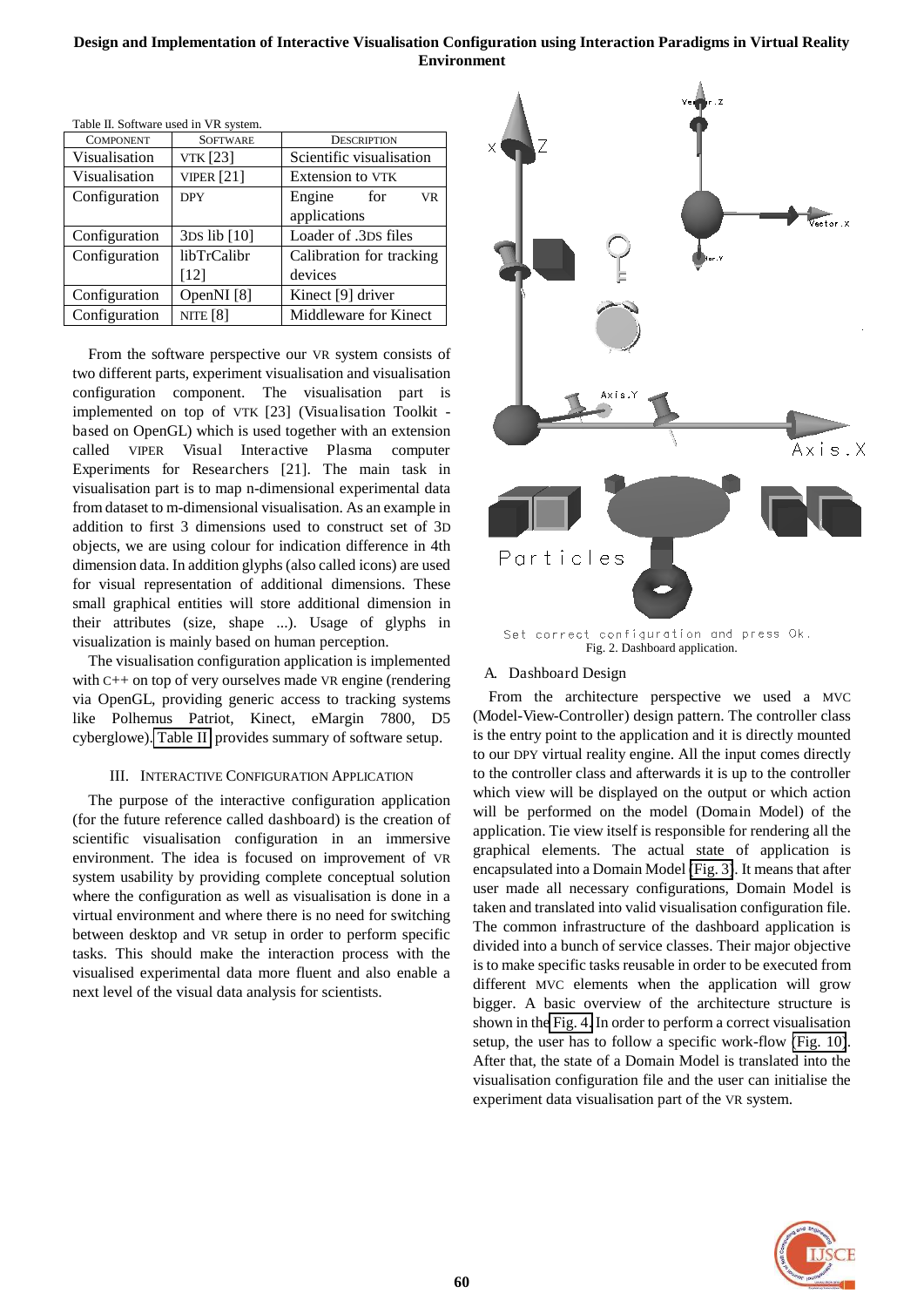## **International Journal of Soft Computing and Engineering (IJSCE) ISSN: 2231-2307, Volume-1, Issue-5, November 2011**



Fig. 3. Domain model of dashboard application.

## <span id="page-4-0"></span>B. Implementation of interaction tasks

In this section we describe our development of specific interaction tasks, which are needed for the dashboard configuration application.

## C. Selection and Manipulation

For the purpose of implementation selection and manipulation tasks we followed the virtual hand paradigm described in the section Selection and Manipulation [above.](#page-1-0) The main reason was that virtual hand provides the most natural mapping between a user action and an action performed in the virtual environment. In our case we restricted all UI objects to be located inside the virtual space addressable by our tracking system. The bounding box of a virtual hand has a spherical shape and provides enough precision for the selection task. In order to make even faster initial setup we introduced spatial entities into our Domain Model which have indirect impact on the created configuration. They trigger setup action on several other Domain Model entities (e.g. we have a position parameter and we want to assign position parameter to the virtual axis attribute with most common setting where position x is mapped to axis x, position y to axis y etc.).



<span id="page-4-1"></span>Fig. 4. Model-View-Controller architecture of dashboard.

## D. System Commands and Symbolic Input

We implemented basic set of virtual 3D UI. First inspiration was taken from [5]. Following is the description of developed user interface:

Push Switch: has a form of 3D button. If the IsButton property is set to true, it serves the purpose of sending one time command which trigger execution of specific action (push and release). However it is possible to enable switch behaviour. In this case UI element holds state until some other element does not perform release command (push and stay pressed).

- 1) Up and Down Switch: is an extended form of 3D button with three inner states (Up, Down, None).
- 2) Radio Button: is a collection of Push Switch elements with enabled switch behaviour. It is used when we need to perform choice from small number of options.
- 3) Dial Switch: is an user control which let us perform selection from bigger number of options. The pressable knob of Dial Switch is rotated in order to choose right value.
- 4) Ring Menu: is sometimes known as a carousel panel. It is based on a revolving ring (conveyor belt) with visualized option elements. Typical usage is selection from bigger number of options.

The interaction with UI elements is done in two steps. First we need to focus an user control element (its inner state IsFocused property is changed to true), which activate user control for interaction via controlling some DOF (e.g. changing depth for pressing a switch, using circle gesture for rotation ...). We currently use virtual hand paradigm for focusing a correct UI element. Another idea is introduction of tabbed UI. Elements will be inserted into some kind of layout controls. These controls will be responsible for positioning UI around virtual world and will also provide tabbing behaviour for their inner elements. The Focus will be

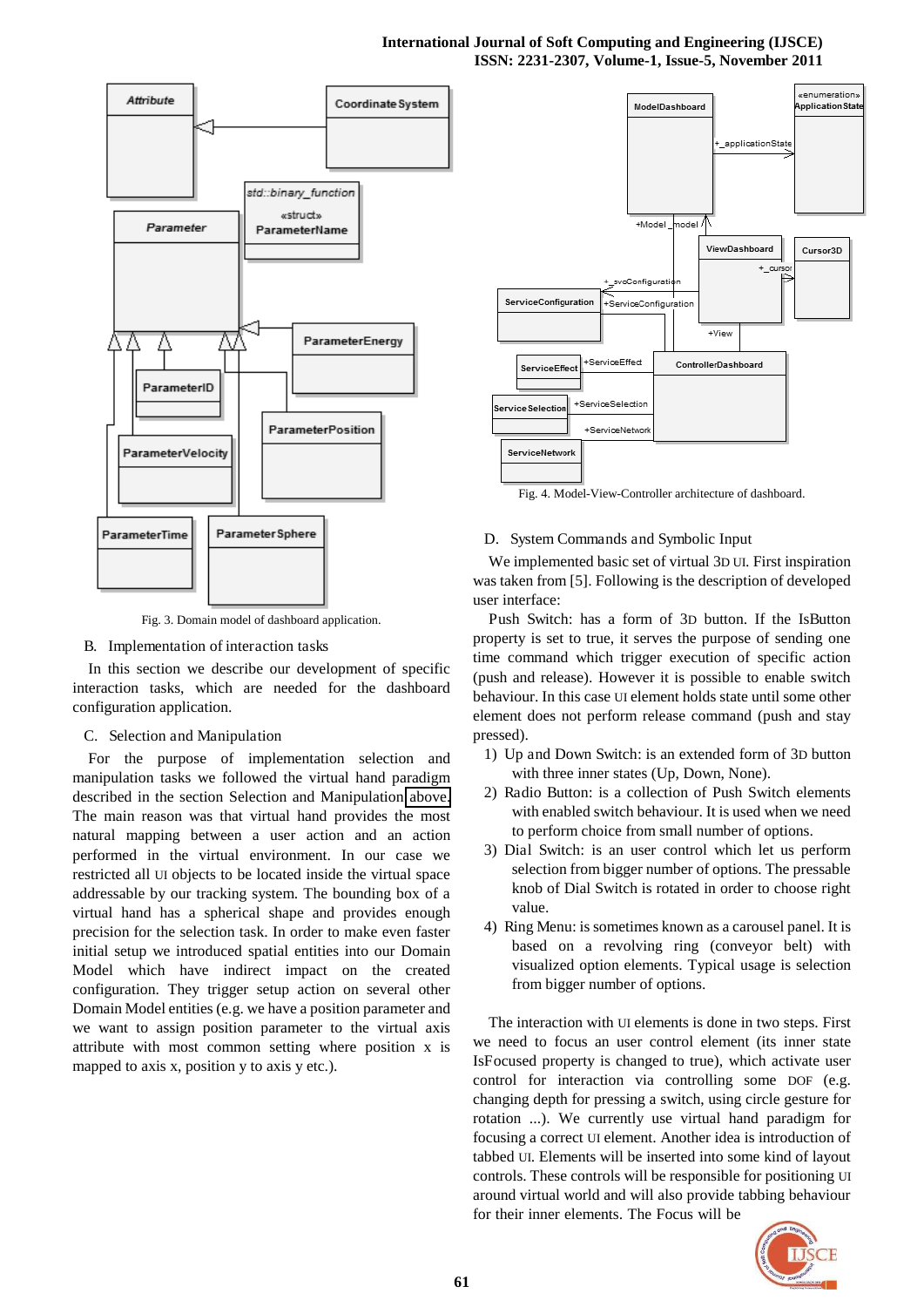stable and the user will move the focus only by performing tab gesture. According to this paradigm we can create easy navigatable UI hierarchy (graph), which does not require permanent interaction. The result will be increased comfort of the user while using the application, because his body can be most of the time in resting position.



Fig. 5. Class model of implemented 3D UI.

[Fig. 6 c](#page-5-0)ontains a set of graphical implementation for 3D UI used in our system. There is one more thing which should be noticed at this place. We think that it is a good idea to provide a quicker way of interaction with some graphical system control elements. Classical UI keyboard shortcuts fulfil this purpose. In a virtual environment we can try to emulate function of shortcuts with an agent based interaction focused on gesture and speech recognition. In the end both approaches (visual + command) supplement each other. By providing more options for executing specific actions we can enable more users to work with the application (e.g. disabled persons).



In the dashboard application we have to find a way how to enable symbolic input interaction for the end user. Specifically we were dealing with a numerical symbolic input (where the range of input is known), which should be used to allow setup filters for visualisation parameters. Interaction task was discussed together with an input visual representation in order to find a quick and lightweight solution (regarding to display space). We come up with a concept which we call *"holy ring"*, figured in the [Fig. 7.](#page-5-1) The input is visually represented as a ring and the portion of ring which is rendered depends on a specified input value. Gestural interaction was implemented for increasing (circular gesture in clockwise direction) and decreasing (circular gesture in counter clockwise direction) numeric input value. In the future we are also thinking about possibility of displaying a virtual keyboard for symbolic input interaction tasks.



<span id="page-5-1"></span>Fig. 7. Symbolic numeric input visualised in the form of a "holy ring".

#### E. Visualisation

The data visualisation a part of our system [\(Fig. 8\)](#page-6-0) is dealing with the loading and presentation of data in 3D. As it was mentioned in section [above,](#page-2-1) it uses VTK + VIPER extension. The visualisation part is using a configuration file created by dashboard application for the setup. It also receives commands and tracking data permanently via UDP. The control process is outlined in the [Fig. 9.](#page-6-1)

## IV. FUTURE WORK

During the implementation we found out a few very important facts and we would like to do some further development according to them. First we need to employ more standardized components for tracking subsystem (VRPN Virtual Reality Peripheral Network [22] and OpenTracker [14]). An analysis of new natural interaction possibilities with 3D UI and gestures recognition has to be performed. The final application should be easy to handle (physical as well as mental). Finally usability has to be approved by scientists using the system in order to fulfil their (non IT) research tasks.



<span id="page-5-0"></span>Fig. 6. Graphical representation for 3D UI.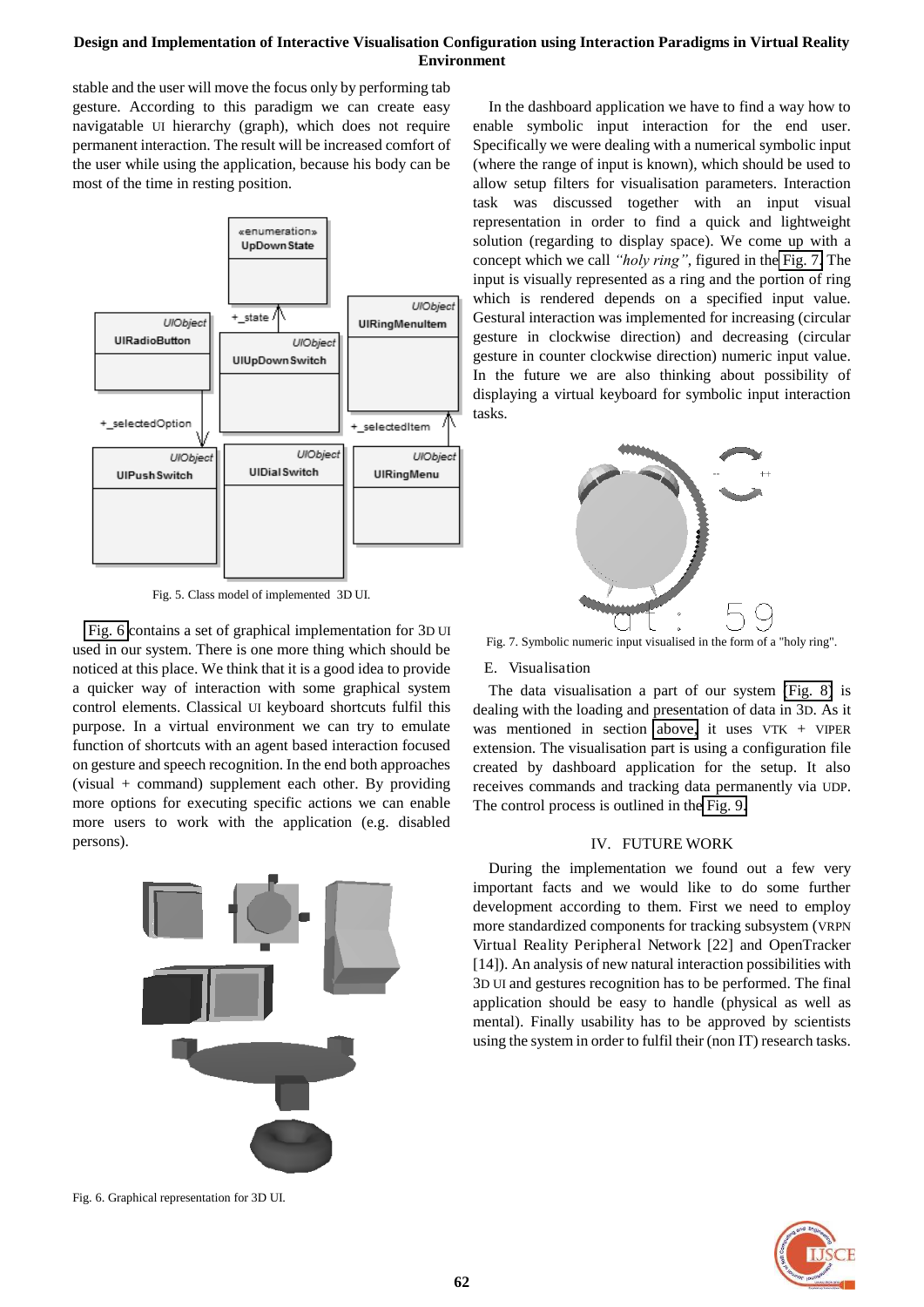## **International Journal of Soft Computing and Engineering (IJSCE) ISSN: 2231-2307, Volume-1, Issue-5, November 2011**



<span id="page-6-0"></span>Fig. 8. Visualisation part retrieving all the necessary setting from dashboard.

## V. CONCLUSION

This paper is focused on the problem of interaction and 3D UI in virtual reality applications. We are providing a basic insight into interaction paradigms available in 3D space. We provide and an example of 3D UI and discuss an idea of layout containers which creates focusable hierarchy structure of interaction elements. This form of interaction with user interface is easier to handle because it lower the number of DOF and stable focus does not require permanent interaction so the user could be in resting position most of the time. We also presented a symbolic input interaction focused mainly on numeric input. It is based on gestural recognition and visualised via a concept which we call "holy ring". Chosen interaction tasks were implemented for the purpose of our VR system which is dealing with interactive configuration and visualisation of experimental data in order to provide scientists a better way for performing visual data analysis.



<span id="page-6-1"></span>Fig. 9. Implementing passive stereoscopy in VTK.

#### **REFERENCES**

- [1] D. Bowman, "3D user interfaces : theory and practice." Boston: Addison-Wesley, 2005.
- [2] D. A. Bowman and L. F. Hodges, "An Evaluation of Techniques for Grabbing and Manipulating Remote Objects in Immersive Virtual Environments," p. 35--38, 1997.
- [3] Oxford Dictionaries Online, "Definition of confusion." [Online]. Available: http://oxforddictionaries.com/definition/confusion. [Accessed: 11-Aug-2011].
- [4] A. Craig and ScienceDirect (Online service), Developing virtual reality applications foundations of effective design. Burlington, MA. ;;Oxford :: Morgan Kaufmann,, 2009.
- [5] Chair of Multimedia Technology, "Component-oriented three-dimensional interactive graphical applications CONTIGRA." [Online]. Available: http://www.mmt.inf.tu-dresden.de/Forschung/Projekte/CONTIGRA/i ndex\_en.xhtml. [Accessed: 21-Jul-2011].
- [6] J. S. Pierce, A. S. Forsberg, M. J. Conway, S. Hong, R. C. Zeleznik, and M. R. Mine, "Image plane interaction techniques in 3D immersive environments," in Proceedings of the 1997 symposium on Interactive 3D graphics, New York, NY, USA, 1997, p. 39–ff.
- [7] T. Skripcak, P. Tanuska, and N. Schmeisser, "Interactive calibration and registration of electromagnetic tracking system for virtual reality,' in International Doctoral Seminar Proceedings [May 15 -17, 2011 in Smolenice Castle], Trnava, 2011, p. 365--375.
- [8] OpenNI, "Introducing OpenNI." [Online]. Available: http://www.openni.org/. [Accessed: 20-Jul-2011].
- [9] Microsorft, "Kinect" [Online]. Available: http://www.xbox.com/en-US/kinect. [Accessed: 20-Jul-2011].
- [10] J. E. Kyprianidis, "Lib3ds lib3ds is an overall software library for managing 3D-Studio Release 3 and 4 '.3DS' files. - Google Project Hosting."[Online]. Available: http://code.google.com/p/lib3ds/. Available: http://code.google.com/p/lib3ds/. [Accessed: 20-Jul-2011].
- [11] Wikipedia, "Natural user interface." [Online]. Available: http://en.wikipedia.org/wiki/Natural\_user\_interface. [Accessed: 12-Aug-2011].

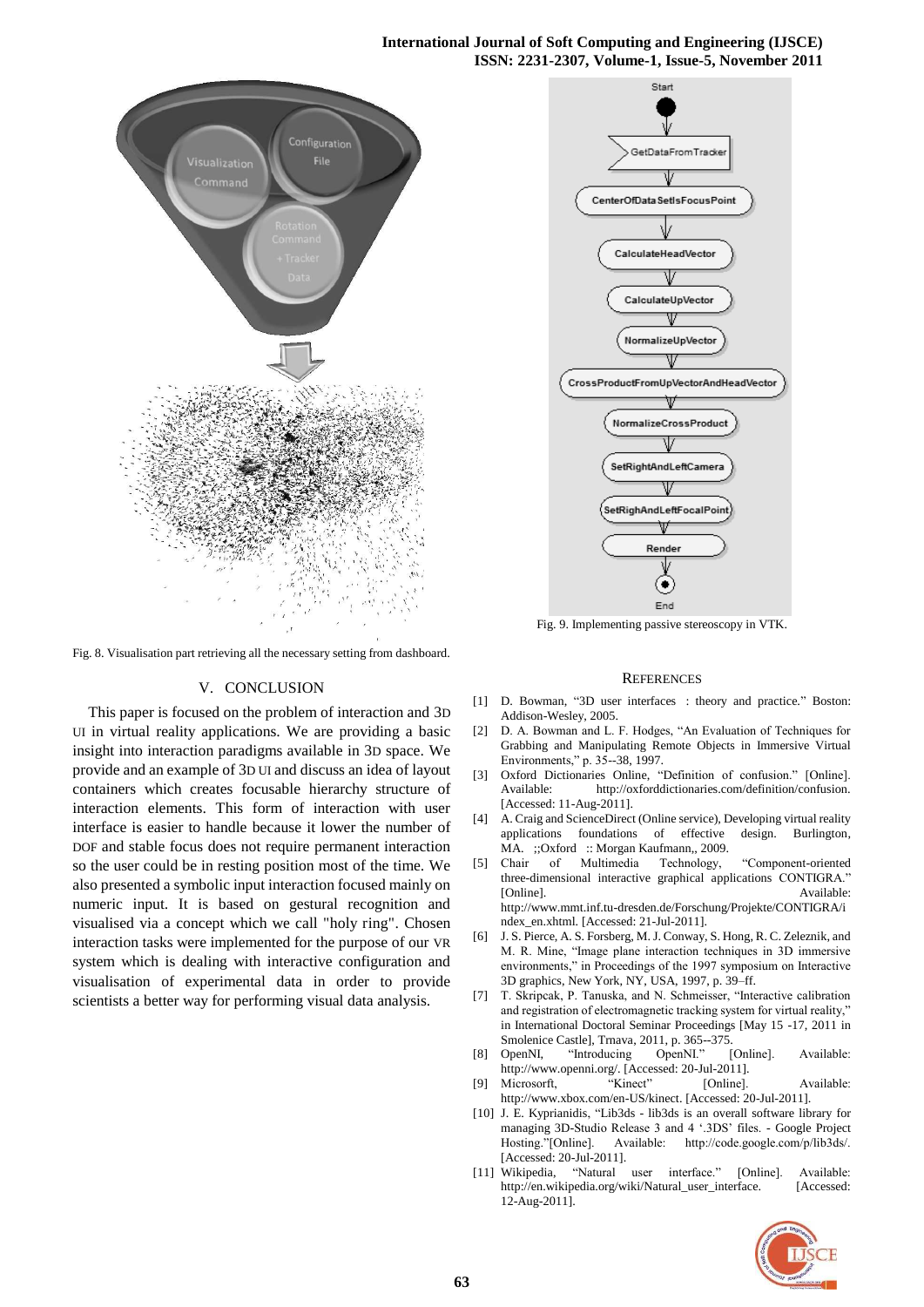- [12] V. V. Kindratenko, NCSA libTrCalibr 2.00. National Center for Supercomputing Applications: , 2000.
- [13] Natural User Interface Group, "NUI Group." [Online]. Available: http://nuigroup.com/go/. [Accessed: 20-Jul-2011].
- [14] Studierstube project, "OpenTracker." [Online]. Available: http://studierstube.icg.tugraz.at/opentracker/. [Accessed: 21-Jul-2011].
- [15] Bowman et. al., "The Art and Science of 3D Interaction," in Virtual Reality Conference, IEEE, Los Alamitos, CA, USA, 2000, p. 294.
- [16] C. Cruz-Neira, D. J. Sandin, T. A. DeFanti, R. V. Kenyon, and J. C. Hart, "The CAVE: audio visual experience automatic virtual environment," Communications of the ACM, vol. 35, pp. 64–72, Jun-1992.
- [17] I. Poupyrev, M. Billinghurst, S. Weghorst, and T. Ichikawa, "The go-go interaction technique: non-linear mapping for direct manipulation in VR," in Proceedings of the 9th annual ACM symposium on User interface software and technology, New York, NY, USA, 1996, pp. 79–80.
- [18] E. Kruijff, "Unconventional 3D user interfaces for virtual environments."
- [19] A. Olwal, S. Feiner, and L. Kjelldahl, "Unit—A Modular Framework for Interaction Technique Design, Development and Implementation.," 2002.
- [20] R. Stoakley, M. J. Conway, and R. Pausch, "Virtual Reality on a WIM: Interactive Worlds in Miniature," p. 265--272, 1995.
- [21] L. Zuhl, "Visualisierung von Laser-Plasma-Simulationen," Diploma Thesis, Technishe Universitat Dresden, 2011.
- [22] R. M. Taylor, T. C. Hudson, A. Seeger, H. Weber, J. Juliano, and A. T. Helser, "VRPN," in Proceedings of the ACM symposium on Virtual reality software and technology - VRST '01, Baniff, Alberta, Canada, 2001, p. 55.
- [23] Kitware, "VTK The Visualization Toolkit." [Online]. Available: http://www.vtk.org/. [Accessed: 20-Jul-2011].